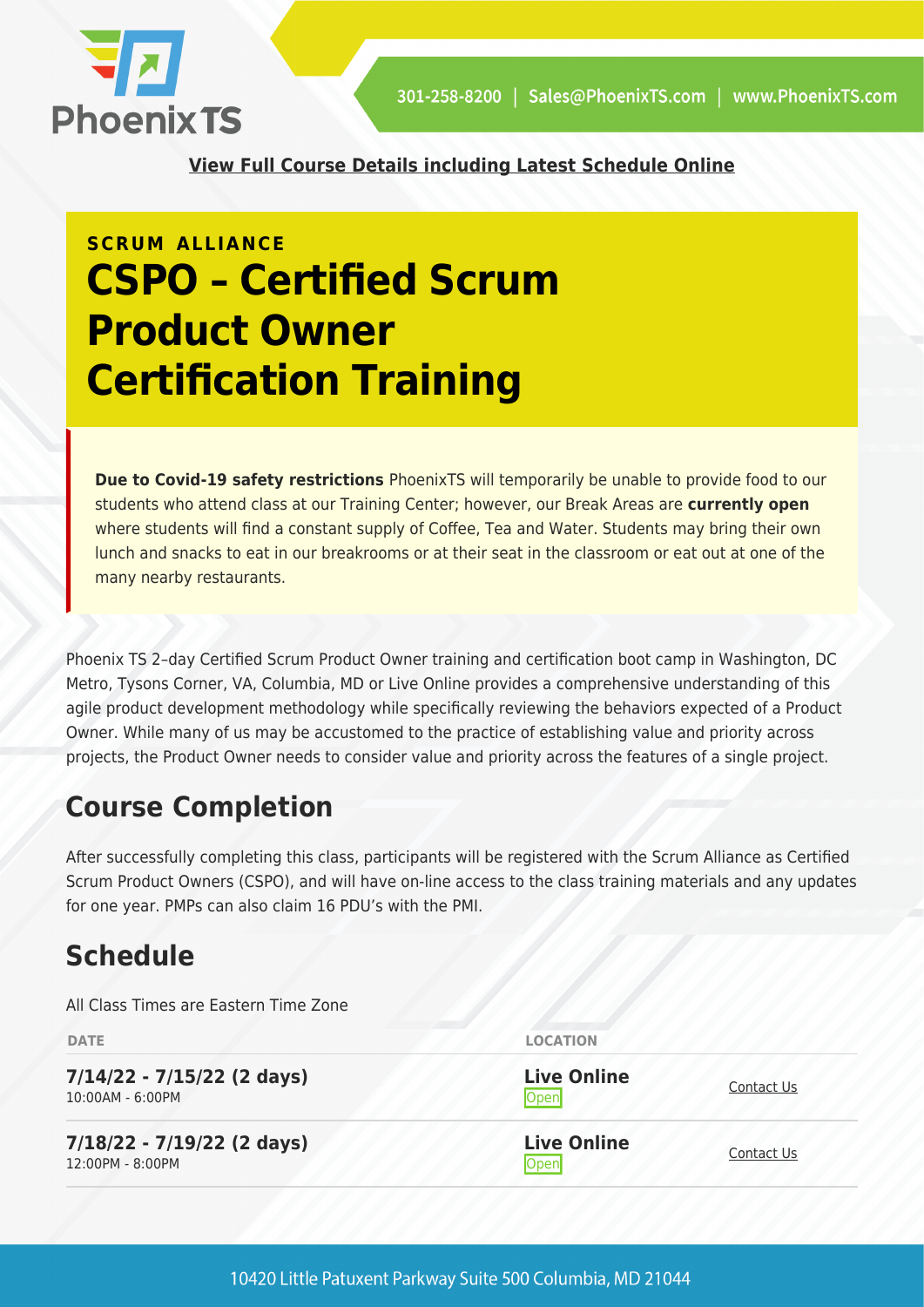| <b>Phoenix TS</b> |  |  |
|-------------------|--|--|

| <b>DATE</b>                                        | <b>LOCATION</b>            |            |
|----------------------------------------------------|----------------------------|------------|
| 7/25/22 - 7/26/22 (2 days)<br>$9:00AM - 5:00PM$    | <b>Live Online</b><br>Open | Contact Us |
| $8/11/22 - 8/12/22$ (2 days)<br>10:00AM - 4:00PM   | <b>Live Online</b><br>Open | Contact Us |
| $8/18/22 - 8/19/22$ (2 days)<br>$12:00PM - 8:00PM$ | <b>Live Online</b><br>Open | Contact Us |
| $8/25/22 - 8/26/22$ (2 days)<br>$9:00AM - 5:00PM$  | <b>Live Online</b><br>Open | Contact Us |
| $9/12/22 - 9/13/22$ (2 days)<br>12:00PM - 8:00PM   | <b>Live Online</b><br>Open | Contact Us |
| $9/22/22 - 9/23/22$ (2 days)<br>10:00AM - 6:00PM   | <b>Live Online</b><br>Open | Contact Us |
| $9/28/22 - 9/29/22$ (2 days)<br>$9:00AM - 5:00PM$  | <b>Live Online</b><br>Open | Contact Us |

#### **Benefits**

- **Expand** your career opportunities across all industry sectors adopting agile practices
- **Maximize** the value of your team's work and resulting products
- **Learn** the foundation of Scrum and the scope of the Product Owner role
- **Engage** with a global community of agile practitioners committed to continuous improvement

#### **Who Should Attend**

Technical professionals associated with the specification, design, development and testing of products will benefit from this two-day program. Some of the professionals this will benefit include:

- Product Managers/Business Analysts
- Functional/Operational Managers/Directors
- Project Sponsors
- IT Leadership (Managers/Directors/VPs/CIOs/CTOs)
- Anyone interested in learning the benefits of Scrum for Product Management

This class is suitable for those who are responsible for setting product direction on a Scrum project. While current Certified ScrumMasters are welcome to attend, this class should not be considered as a next step after taking the CSM Class, but instead should be viewed as an alternative to the CSM Class.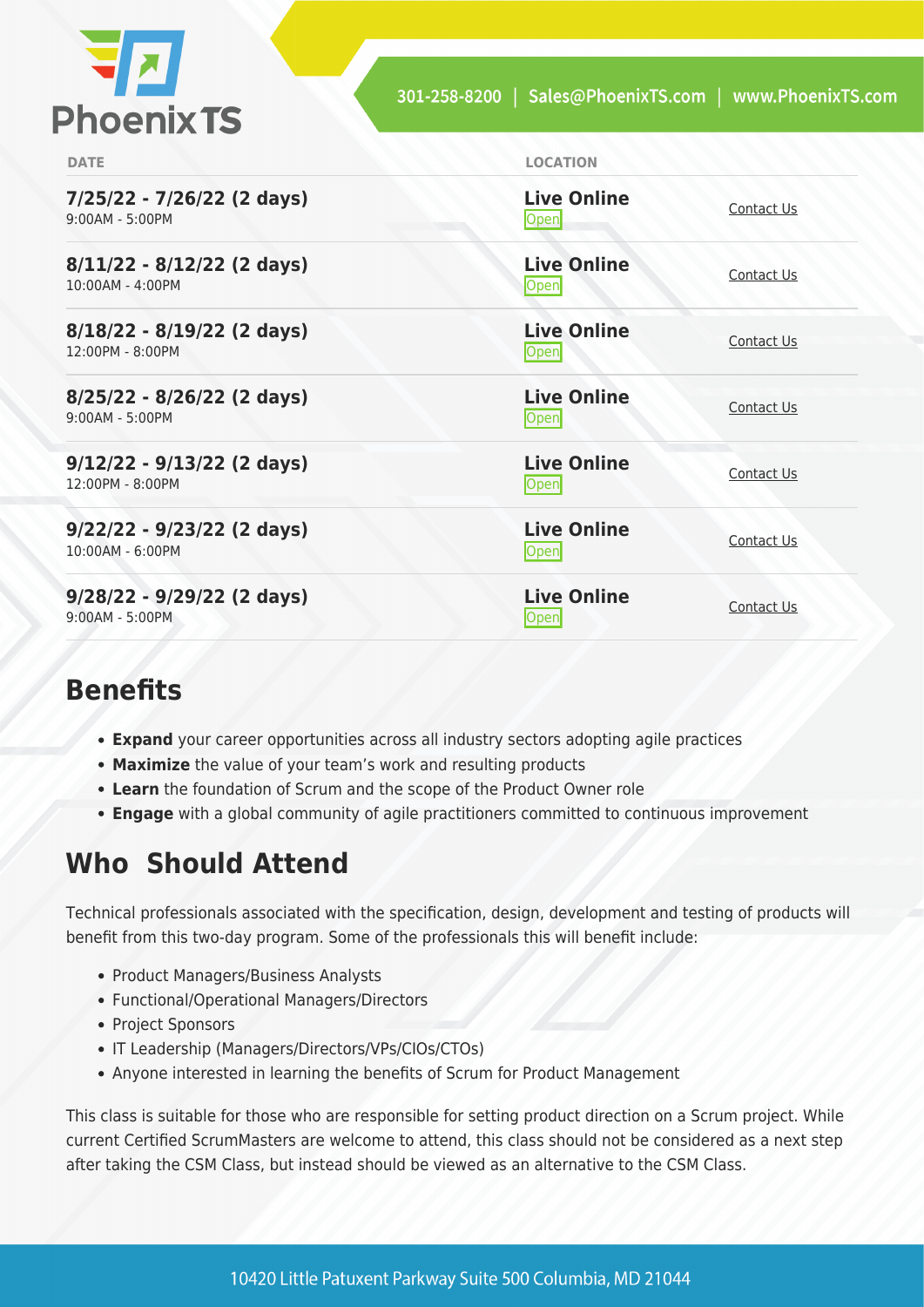

There are no prerequisites for this course

## **Attendance and Virtual Camera Requirement**

It is incumbent upon the trainer to verify that each participant meets the objectives for certification. To ensure participation, trainers will require attendees in this class to turn on their cameras. Attendees not meeting this criteria or who miss a portion of the class may not meet certification requirements, and therefore, will be ineligible to take the exam.

## **Duration**

**2 Days**

**Price** 

**\$895**

## **Certification Information**

After successfully completing the course, you will need to accept the License Agreement and complete your Scrum Alliance® profile *(Note that there is currently not a test for the CSPO certification)*

#### **Instructors**

Angela Johnson, Anu Smalley, Bob Sarni, Bob Schatz, Christian Antoine, Jim Schiel, Mark Palmer

#### **Scrum Alliance Training Partner**



## **Customer Testimonials**

"I really enjoyed this class and have learned so much. The instructor was an excellent trainer and source of knowledge. I look forward to attending more classes through ASPE in the future." – C. Lasson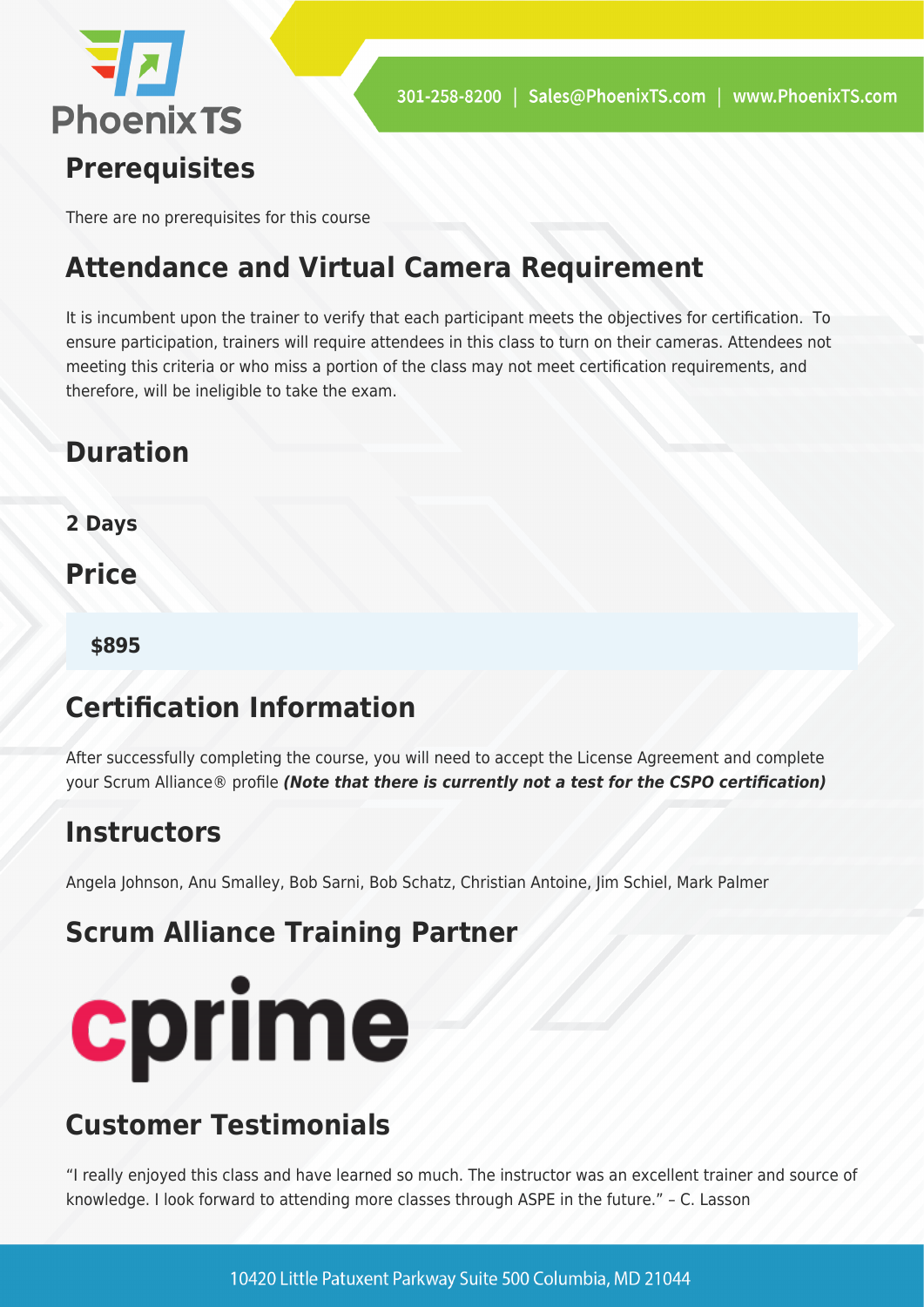

"The workshop was good balance of team and lecture with lots of lessons in a short period of time while keeping a coherent story. The instructor was wonderful and great at creating approachable and pragmatic content while keeping us on task. I will seek for further coaching form ASPE." – A. Johnson

"It was a very good and friendly introduction to the concepts of Scrum. The instructor was excellent and helped me, a total beginner to Scrum and Agile, to familiarize with the content and become acquainted with the important day to day concepts necessary to continue growth and become successful in the use of Scrum for product management." – A. Shukla

## **Course Outline**

Part 1: Product Owner Core Competencies

- Fundamentals of the Product Owner Role
- Working with Stakeholders
- Product Ownership with Multiple Teams
- Part 2: Describing Purpose and Strategy

Part 3: Understanding Customers and Users

Part 4: Validating Product Assumptions

Part 5: Working with the Product Backlog

- Differentiating Outcome and Output
- Defining Value
- Creating and Refining Items

**Due to Covid-19 safety restrictions** PhoenixTS will temporarily be unable to provide food to our students who attend class at our Training Center; however, our Break Areas are **currently open** where students will find a constant supply of Coffee, Tea and Water. Students may bring their own lunch and snacks to eat in our breakrooms or at their seat in the classroom or eat out at one of the many nearby restaurants.